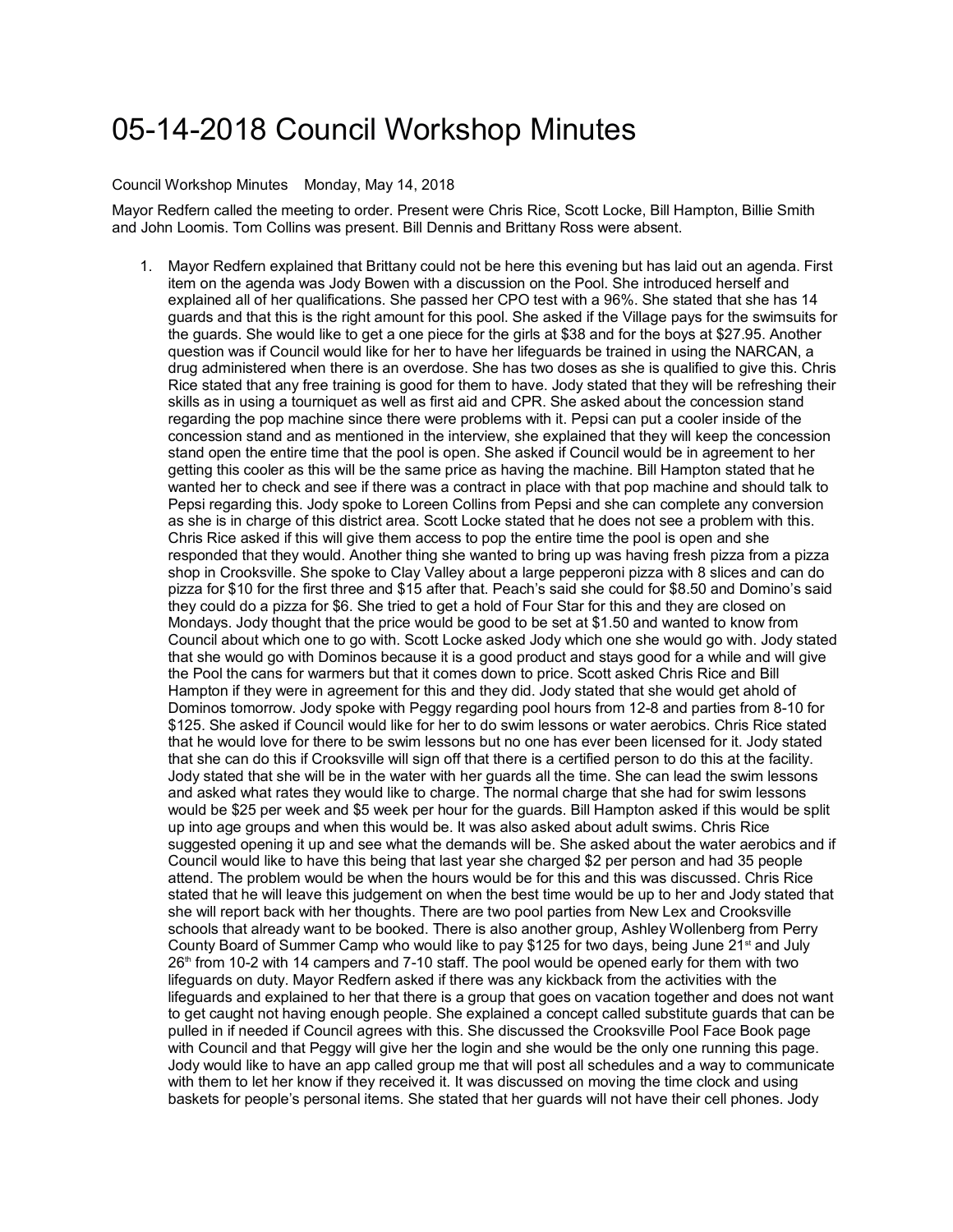questioned the intentions of the baby pool and discussed splash pads and grants and wanted to know if this is something Council wanted her pursuing. Scott Locke explained what they have looked at regarding this. This was discussed in further detail. Council stated that if the Village had the money they would get this done and Mayor Redfern explained what all has to happen in order to fix the baby pool compared to making it a splash pad. The last item she asked Council about was the stenner pump and explained that this would feed the chemicals equally into the pool and asked Council if they would like for her to get a price from O.P. Aquatics. Tom asked her to get the information on this and he will get a price. Jody asked if it would be okay to use the chemical room at the baby pool to separate the chemicals from each other. Mayor Redfern stated that the Village will pay for the whistles as we have in the past and that the Auditor's explained that the Pool has to make several changes that will be forthcoming regarding money handling, attendance, etc. Jody explained that she spoke with Angel today regarding this and would email her the forms that she uses and can get tickets for entrance or even wrist bands of different colors. She is open to any suggestions.

- 2. The only other item on Brittany's agenda was a Fund Summary Report that was updated at the end of the day Friday with all transfers completed and bills paid.
- 3. Tom stated that he has put a construction plan in front of Council to look at from AEP. They will be doing some grounding work and cutting holes out of the sidewalk on W Main Street to put in 60 feet of grounding rods. He does not have a problem with this and would bring before Council. There are highlighted places for Council to review.
- 4. Mayor Redfern explained that he received communication that Freedom will be working up E Main Street by the old school going up to First Street and plan on going up Fairview Heights and then Sand Street. If anyone asks, this is the updated schedule.
- 5. The Chamber of Commerce Luncheon is this Wednesday at Dodson's if anyone would like to attend. The cost is \$15 and there will be a guest speaker there.
- 6. We were awarded the mosquito grant and there will be a presentation and reception in downtown Columbus if Council would like to go.
- 7. Buckeye Hills on May 24<sup>th</sup>, will have two four hour classes on Community Traffic calming patterns and Conducting Walk and Bike audits regarding safety issues like along Industrial Drive.
- 8. Mayor Redfern received from Charter Communications explaining that they will be going all digital including those devices in our office that our channel will be going to 1020 and will need a box to get it.
- 9. Mayor Redfern received an outdoor permit from Ceramic Chill N Grill regarding a car show and some music on June 23rd. The profits will go to the animal shelter and he explained that he did not have a problem with this. He explained that if she needed an auxiliary officer, she will need to get a hold of Chief Walters.
- 10. Mayor Redfern received a bill today from our Stormwater Study totaling \$4,230 and wanted to remind Council that we received a loan for this totaling \$35,250. Mayor Redfern wanted Council to think of how they plan on paying this back.
- 11. He received from Chief Ralph, the breakdown of cost for the new Fire Station with highs and lows with a few changes to the design of the building. Low price is \$865,525 and high price is \$1,174,790 for the range. At this point, we are still looking at funding.
- 12. Council has been given a copy of the Community Service report from Jerry Marks for the prior week.
- 13. Bill Hampton stated that Chief Hill received a State Fire Marshall grant for equipment totaling \$10,180.51.
- 14. TJ Glanemann was present to introduce Brayden Glanemann to Council. His background check come back okay and would like to join Crooksville Fire and EMS. Brayden introduced himself and explained that he will be starting the EMT class. He is still in school and Mayor Redfern stated that he can take the class and he will be able to test as he is 18 and when he finishes he will be in school but as long as he is 18 and has his certification he is eligible.
- 15. Chief Walters stated that Roseville was closed today but would like to ask the Clerk about a grant that was available that he would like to apply for. He explained that he had a complaint about CMI Waste and he checked with Angel regarding paperwork. Chief Walters explained to them that they will be cited if they do not get the paperwork in. They claim they never received paperwork and Chief Walters told them it is their responsibility to get this paperwork. CMI ran over the stop sign while backing up and when confronted about it, he bent it back up. Chief Walters explained that if he sees them back in town, they will be cited. Bill Hampton asked Chief Walters about the grant he is looking at. This will be to allow full time officers to run radar and pay for overtime or to pay auxiliary to run radar. The Ohio Dept. of Public Safety will be coming out with more grants that he will be applying for.
- 16. Gene Riggs was present with a complaint regarding what the Village will be doing about the cleanup for the property behind the State Liquor Store on 669. It is approaching 5-6 months that it has been